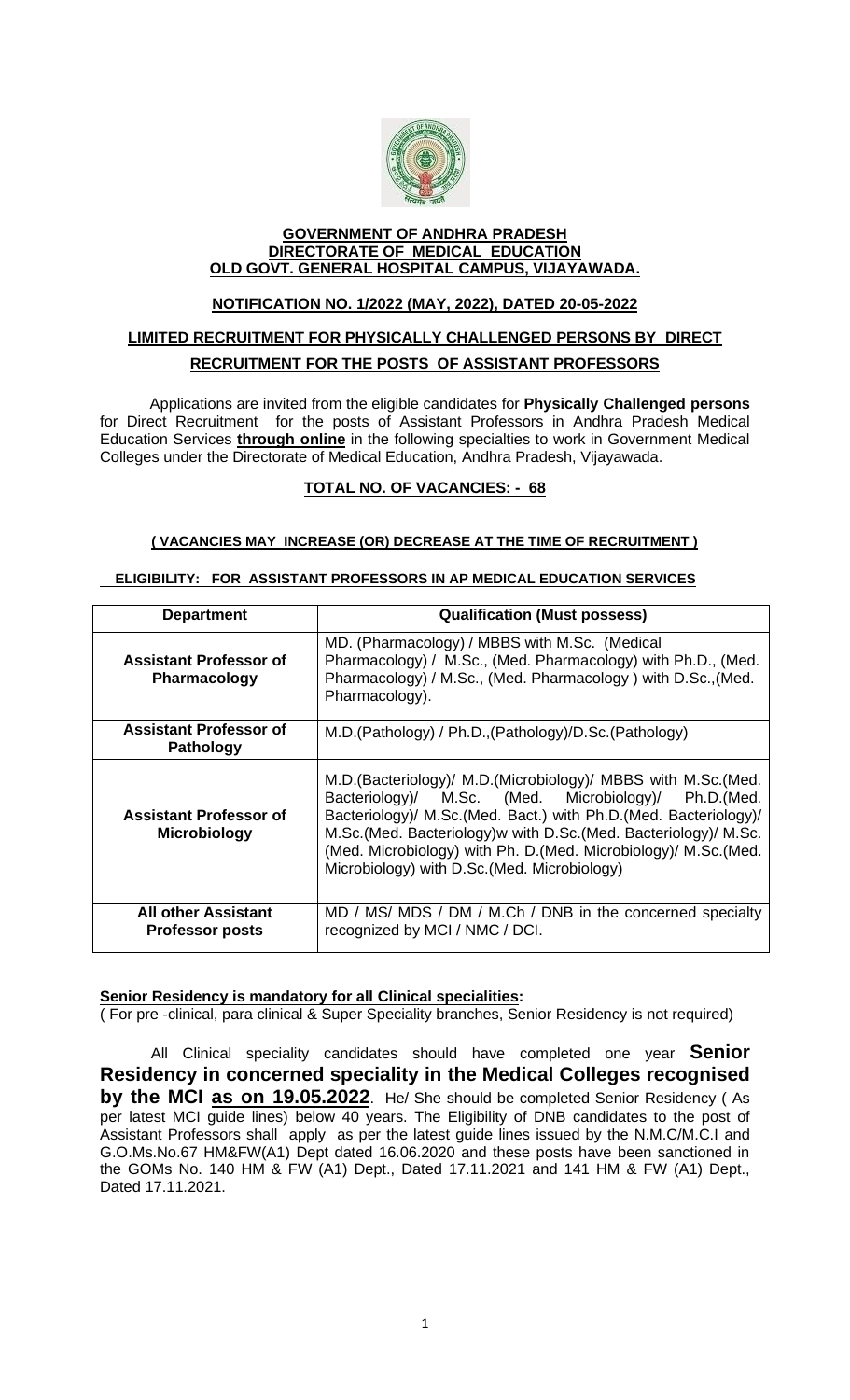The DNB candidates who have completed the course in an institute recognised by the MCI / NMC, should be completed one year senior residency in a Medical College. The DNB candidates from institutes not recognised by MCI / NMC needs to complete 3 years junior residency in addition to one year senior residency after processing DNB.

#### The Senior residency should have been completed before 40 years of age.

 ( For Super Speciality branches, Non Clinical and Dental Specialities, Senior Residency is not required)

 **PAY SCALE** - As per G.O.Ms.No.60 & 61 HM&FW (A1) Dept dated 10.06.2020, During the probation period of (3) years, Consolidated Pay ( Per month) of Rs.92,000/- will be paid and the 7<sup>th</sup> UGC Pay scales (GOMs. No. 22, HM & FW (A1) Dept., Dated 01.03.2021) will be applicable after completion of the probation period.

#### **Age: : As per Government Memo No.3543366/B1/2020 HM&FW(B1) Dept dated 16-06- 2020.**

Physically Handicapped persons should not have completed **52** years as on **19-05-1970** 

#### **Reservations:**

Rule of Reservations will apply as per A.P. State Govt. Rules in force.

The recruitment is subject to the out come of any O.As / W.Ps pending before court and likely to arise in the matter

**Local Candidature :** Candidates who belong to AP only need to apply. (Local candidates who studied from  $4<sup>th</sup>$  Class to 10<sup>th</sup> Class in the State of A.P. and candidates who migrate to any part of AP from the State of Telangana within a period of 3 years from 2<sup>nd</sup> June 2014. (G.O. No. 132 GAD Dt.13-6-2016 & G.O.Ms.No. 133 GAD 13.06.2016). **The Residence Certificate / Nativity Certificate issued by MRO / Tahasildar should not be allowed for Local consideration without mentioning the G.O. No. 132 GAD Dt.13-6-2016 & G.O.Ms.No. 133 GAD 13.06.2016 for the candidate who studied in the state of Telangana before bifurcation.**

#### **Application Procedure:**

1. **Application :** Candidates who have studied from 4<sup>th</sup> Class to 10<sup>th</sup> Class in the existing A.P. State and the children of relocated employees as mentioned in GO should only apply online from the official website of Director of Medical Education, A.P. **[http://dme.ap.nic.in](http://dme.ap.nic.in/)**

#### **2. On line procedure.**

 $\triangleright$  Candidates has to login to DME official website –

#### **[http://dme.ap.nic.in](http://dme.ap.nic.in/)**

- $\triangleright$  He / She has to read the notification and fill all the columns by following the instructions given in the software. Instructions sheets are enclosed.
- **3. The candidate has to enter his / her details, and submit the application with relevant data.**
- **4.** The candidates has to pay the application fee Rs..1000/-.

Mode of payment **CONLINE PAYMENT** 

- **5. Availability of online application : from 23-05-2022 Last date of submission** of application on line on or before **06-06-2022** at **5.PM**.
- **6. Improperly filled** applications or inadequate documents are summarily rejected.
- **7.** If any of the information provided by the applicant is found to be incorrect, at any time of his/her appointment will be cancelled without any prior notice.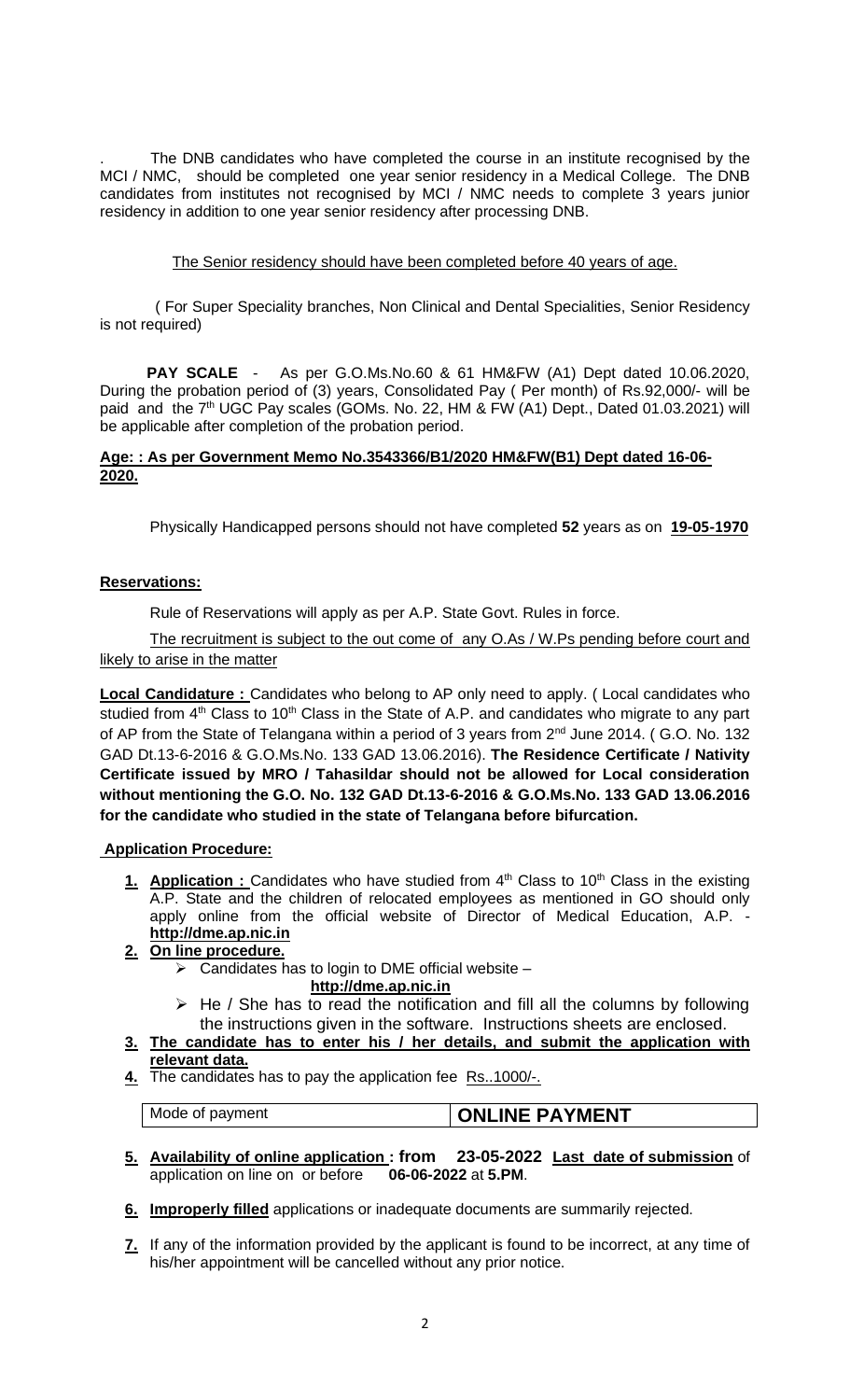**8. The following documents must be uploaded while filling the application The applicants will not be permitted to submit the relevant documents after last date of application. And such applications will be rejected.**

# *9. The Applicant must submit the physical copy of Online Application submitted by the individual, along with the copies of documents uploaded without fail to the following address :*

**DIRECTOR OF MEDICAL EDUCATION, OLD GOVERNMENT HOSPITAL PREMISES, HANUMANPETA, VIJAYAWADA 520003, ANDHRA PRADESH.**

N O T E :- for documents PDF conversion ( page / pages) use document scanner / cam scanner

| 1                 | Latest Passport Size photo                                                                     |
|-------------------|------------------------------------------------------------------------------------------------|
| $\overline{2}$    | Signature                                                                                      |
| 3                 | S.S.C. certificate (proof of date of birth)                                                    |
| $\overline{4}$    | Study certificate from class IV to X (Proof of local candidates)                               |
| $\sqrt{5}$        | Registration of PG / Super-specialty / DNB degree with A.P. Medical Council.                   |
| 6                 | Marks lists of Post graduation (MD / MS / Mch / DM / DNB / MDS / M.Sc (All marks               |
|                   | Memos)) Applications without mark list will not be considered * mandatory document.            |
| $\overline{7}$    | Copy of Degree Certificates                                                                    |
|                   | 1. MBBS                                                                                        |
|                   | 2. Post graduation MD / MS / MDS / DNB                                                         |
|                   | 3. Super Specialty DM / M.Ch / DNB                                                             |
|                   | 4. Others M.Sc., / Ph.D., /M.D.S., / D.Sc Degree Certificates.                                 |
| 8                 | Latest integrated Caste Certificate in case SC/ST/BC. (Certificates issued by MRO in           |
|                   | case of SC/BC specifying caste and sub-group indicating A/B/C/D/E in case of BC's)             |
| 9                 | Disability Certificate - Issued by concerned Medical board or SADAREM                          |
| 10                | S.R. completion certificate (Should complete one year of SR as on the date of                  |
|                   | <b>Notification)</b>                                                                           |
| 11                | Aadhar Card                                                                                    |
| $12 \overline{ }$ | Service certificate (contract) - Doctors who are working on contract service with Govt. should |
|                   | produce service certificate from concerned Director / Commissioner.                            |
| 13                | Migration certificate those who are coming from the Telangana State to Andhra                  |
|                   | Pradesh as per G.O.Ms.No.132 & 133 GA (SPF&MC) Dept dated 13.06.2016                           |

**10. Provisional Merit list :** The provisional list of Eligible / Not eligible candidates will be displayed in the DME Website along with merit scored by them.

#### **Selection Process:**

The selection is as per G.O. Ms. No. 154 HM & FW (A2) Dept., Dt. 4.5.2002, Letter Dated 24-08-2010 of the Registrar, Dr. NTR UHS, Vijayawada, G.O. Ms. No. 109 HM & FW (A2) Dept., Dt. 23.6.2014, Govt., Memo No.4298/A1/2015 HM&FW (A2) Dept dated 22-04-2015, G.O.Ms.No.60 HM&FW (A1) Dept dated 10.06.2020 and G.O.Ms.No.61 HM&FW (A1) Dept dated 10.06.2020, G.O.Ms.No.66 HM&FW(A1) Dept dated 16-06-2020, and G.O.Ms.No.67 HM&FW(A1) Dept dated 16.06.2020 and Govt Memo No. HMF01-MEDU0DME/67/2021-A1, Dated 29.04.2021, GOMs. No. 140 HM & FW (A1) Dept., Dated 17.11.2021 and GOMs. No. 141 HM & FW (A1) Dept., Dated 17.11.2021 as follows :

#### 1. **Weightage** Total Marks : 100

i. 75 Marks obtained in qualifying PG degree / super speciality Examination.

### **Regarding the Grades** : (Marks will be considered as 75%) (As per Govt

|                 | Memo No. 4296/A1/2015, Dated 22.04.2015) |                     |  |
|-----------------|------------------------------------------|---------------------|--|
| 1) Grade $-A$   | <b>Distinction</b>                       | 75% to 85% mean 80% |  |
| 2) Grade $- B+$ | Above Average                            | 65% to 74% mean 70% |  |
| 3) Grade $- B$  | Pass                                     | 50% to 64% mean 57% |  |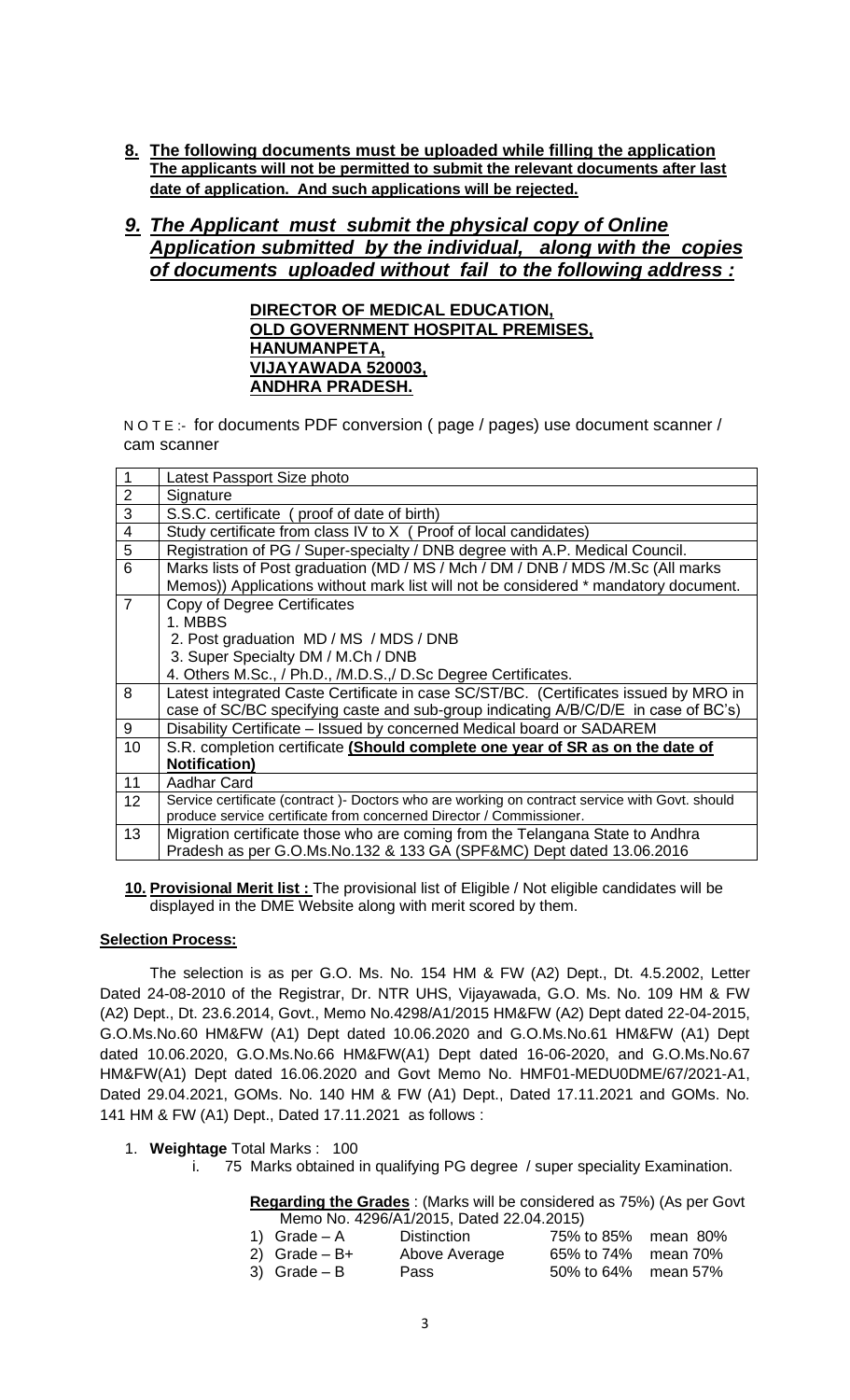- ii. Those who are not having PG marks memo, percentage of marks to be taken as 50% (50%x75=37.50)
- iii. Weightage for No. of years since passing qualifying examination is up to 10 marks @ 1 mark per PG / Super-specialty completed year.
- iv. Weightage for Contract service in Govt. Institutions up to 15 marks.
	- a) 2.5. marks per six months in Tribal Area,
	- b) 2 marks per six months in Rural Area.
	- c) 1 mark per six months in Urban Area
- v. Weightage will be awarded up to 15% for the candidates who rendered their services on contract basis for COVID -19 duties. They should submit the Service Certificate singed by the Superintendent of Teaching Hospital / DM & HO / DCHS should be enclosed. This weightage will be awarded as per GORt. No. 211, HM & FW (B2) Dept., Dated 08.05.2021.
- v. 5 (five) marks of weightage will be provided to the candidates in the recruitment of Assistant Professors, Speciality from Central Institutions. However, total weightage is maximum of 15 marks only.
- vi. No Interview marks.
- vii. **In-service candidate**:
	- a. Candidate who is already in service and desires to apply in Direct Recruitment shall have to obtain NOC from concerned Director/Commissioner/DME and enclose the same.
	- b. Such candidates, if already claimed benefit of weightage in the earlier recruitment will not be getting the benefit for second time.
	- c. Such candidates, if selected, will have to submit accepted resignation letter from the concerned Director/Commissioner/DME and then only will be permitted to join as Assistant Professor.
- 2. The decision of the selection committee as per G.O. Ms. No. 109, HM & FW (A2) Dept., Dt. 23.6.2014, Govt., Memo No.4298/A1/2015 HM&FW (A2) Dept dated 22-04-2015 and G.O. Ms. No. 154, HM & FW (A1) Dept., Dt. 4.5.2002 in all aspects and all respects pertaining to application and its acceptance or rejection as the case may be, the selection or otherwise of any candidate shall be final in all respects and binding on all concerned.
- 3. The selection committee also reserves its rights to alter or modify regarding conditions laid down in the notification for selection and also posts notified.

 Sd/- Dr. M. Raghavendra Rao, Director of Medical Education.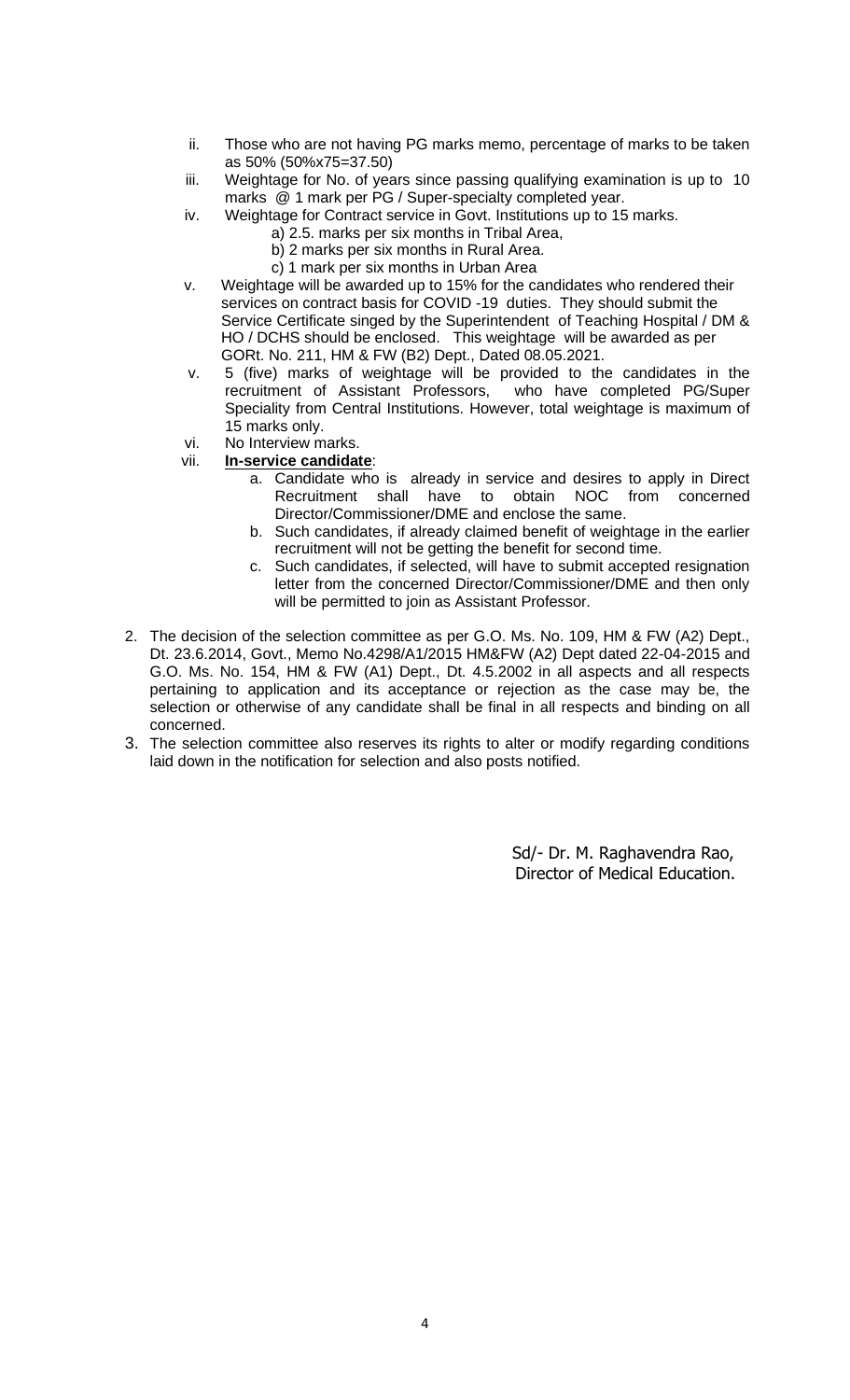# Sl. No. **Name of the Speciality and Roster Points** Total Vacancies **Clinical** 1 General Medicine <sup>3</sup> BACKLOG VACANCIES : 31-OC-HH; 6-OV (VH) 6-OC (VH) 2 General<br>Surgery Surgery<br>
BACKLOG VACANCIES : 6.VH,31.HH,6.VH,6.VH,31.OC (HH),56.OC(PH) 3 Obstt. & Gynec., **BACKLOG VACANCIES :** 6.OC (VH),31.OC (HH),56.OC (OH),6.OC VH,31.OC- C (VH),31.OC (HH),56.OC (OH),6.OC VH,31.OC-<br>(HH),56.OC-OH, 4 Anaesthesia 4 **BACKLOG VACANCIES** : 6.OC (VH),31.OC (HH),6.OC (VH), 6.OC(VH) 5 Paediatrics **BACKLOG VACANCIES :**6.OC (VH),31.OC (HH),56.OC (OH), 3 6 Orthopaedics **BACKLOG VACANCIES :** 6.OC-(VH),31.OC-HH,56.OC(OH) 6.OC-VH, 4 7 ENT **BACKLOG VACANCIES:** 6.OC (VH),31.OC (HH), 2 8 Pulmonology<br>(TB & CD) **BACKLOG VACANCIES:** 6.OC (VH),31.OC (HH), 2 9 | Psychiatry | **BACKLOG VACANCIES:** 6.OC (VH), 31.OC (HH), 56.OC (OH), | 3 10 Radiadiagnosis<br>/ Radiology **BACKLOG VACANCIES:** 6.OC (VH),31.OC (HH),6.OC (VH) (W) | 3 11 Radiotherapy **BACKLOG VACANCIES:** 6.OC (VH),31.OC (HH), 2 12 Emergency<br>Medicine Medicine **<sup>1</sup> BACKLOG VACANCIES:** 6.OC (VH) 13 | Hosptl. Admn. | **BACKLOG VACANCIES:** 6.OC (VH) | 1

## **ANNEXURE - 1 - DIRECT RECRUITMENT -1/2022 - LIMITED NOTIFICATION FOR CHALLENGED PERSONS - MAY, 2022**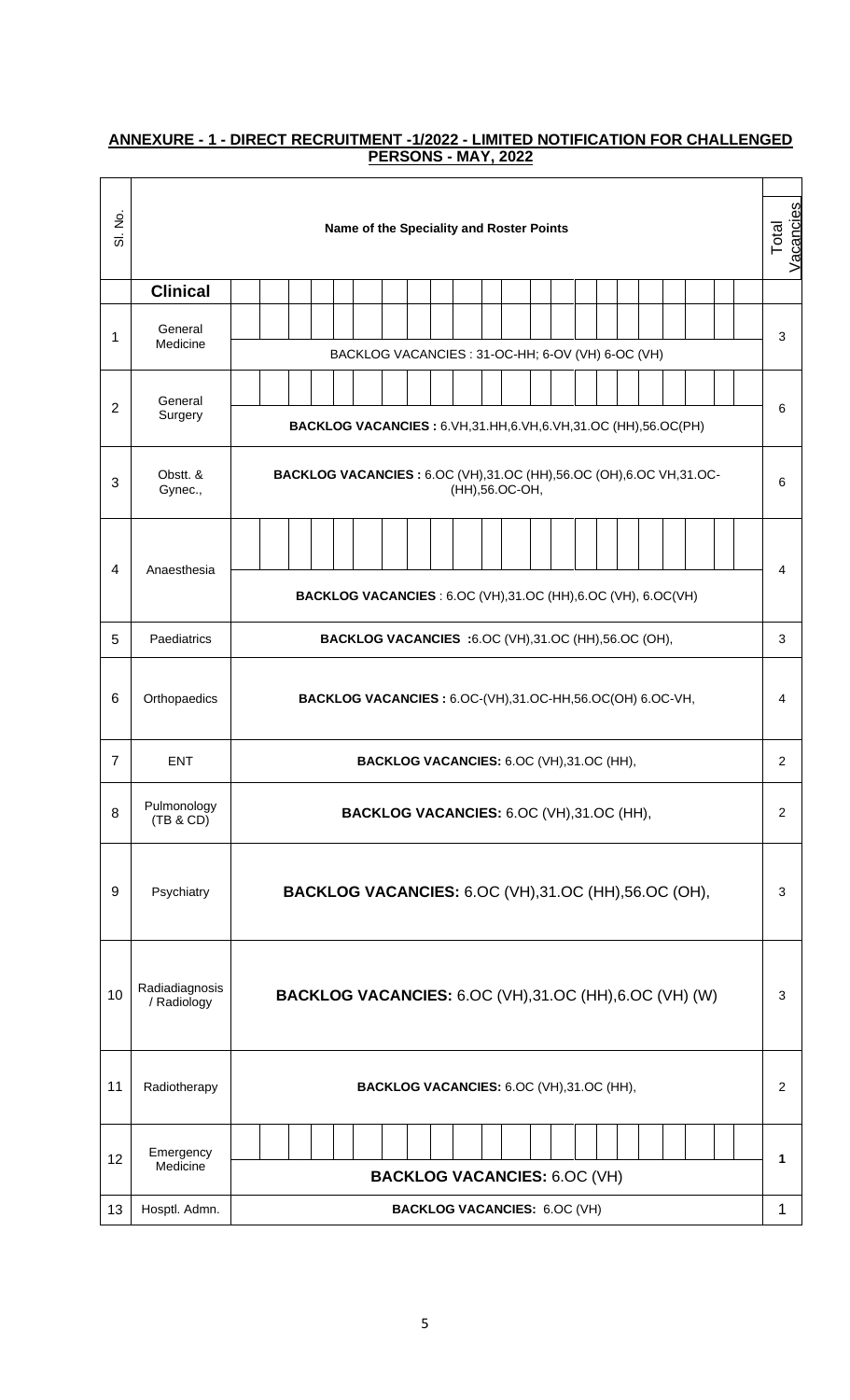|    | <b>Non Clinical</b>                  |                                           |                                                                        |  |  |  |  |  |  |  |                                         |  |  |                |   |                |                |                |  |  |  |  |  |                |
|----|--------------------------------------|-------------------------------------------|------------------------------------------------------------------------|--|--|--|--|--|--|--|-----------------------------------------|--|--|----------------|---|----------------|----------------|----------------|--|--|--|--|--|----------------|
| 14 | Pharmacology                         | BACKLOG VACANCIES: 56.OC (PH), 6.OC (VH), |                                                                        |  |  |  |  |  |  |  |                                         |  |  |                |   | $\overline{2}$ |                |                |  |  |  |  |  |                |
| 15 | Pathology                            |                                           | <b>BACKLOG VACANCIES: 6.OC (VH),31.OC (HH),6.OC (VH),31.OC</b><br>(HH) |  |  |  |  |  |  |  |                                         |  |  |                |   |                |                | $\overline{4}$ |  |  |  |  |  |                |
| 16 | Microbiology                         |                                           | BACKLOG VACANCIES: 31.OC (HH), 56.OC (OH)                              |  |  |  |  |  |  |  |                                         |  |  |                |   |                | $\overline{2}$ |                |  |  |  |  |  |                |
| 17 | Forensic Medicine                    |                                           | BACKLOG VACANCIES: 6.OC (VH),56.OC (OH),6-OC (VH)                      |  |  |  |  |  |  |  |                                         |  |  |                |   |                | 3              |                |  |  |  |  |  |                |
| 18 | SPM (Community<br>Medicine)          |                                           | BACKLOG VACANCIES: 6.OC (VH),31.OC (HH)                                |  |  |  |  |  |  |  |                                         |  |  |                |   | $\overline{2}$ |                |                |  |  |  |  |  |                |
|    | <b>Super</b><br><b>Speciality</b>    |                                           |                                                                        |  |  |  |  |  |  |  |                                         |  |  |                |   |                |                |                |  |  |  |  |  |                |
| 19 | Cardiology                           |                                           | BACKLOG VACANCIES: -6.OC-VH,31.OC(HH)                                  |  |  |  |  |  |  |  |                                         |  |  |                | 2 |                |                |                |  |  |  |  |  |                |
| 20 | Endocrinology                        |                                           | BACKLOG VACANCIES: 6.OC (VH)                                           |  |  |  |  |  |  |  |                                         |  |  |                | 1 |                |                |                |  |  |  |  |  |                |
| 21 | Gasto-Enterology<br>(Medical)        |                                           |                                                                        |  |  |  |  |  |  |  | <b>BACKLOG VACANCIES: 6.OC (VH)</b>     |  |  |                |   |                |                |                |  |  |  |  |  | 1              |
| 22 | Neurology                            |                                           |                                                                        |  |  |  |  |  |  |  | <b>BACKLOG VACANCIES: 6.OC (VH)</b>     |  |  |                |   |                |                |                |  |  |  |  |  | 1              |
| 23 | Cardio Thoracic<br>Surgery / C.V.T.S |                                           |                                                                        |  |  |  |  |  |  |  | BACKLOG VACANCIES: 6.OC-VH,31.OC (HH)   |  |  |                |   |                |                |                |  |  |  |  |  | $\overline{2}$ |
| 24 | <b>Plastic Surgery</b>               |                                           |                                                                        |  |  |  |  |  |  |  | BACKLOG VACANCIES: 6.OC (VH)            |  |  |                |   |                |                |                |  |  |  |  |  | 1              |
| 25 | Paediatric Surgery                   |                                           | BACKLOG VACANCIES: 6.OC (VH),31.OC (HH)                                |  |  |  |  |  |  |  |                                         |  |  | $\overline{2}$ |   |                |                |                |  |  |  |  |  |                |
| 26 | Urology                              |                                           |                                                                        |  |  |  |  |  |  |  | BACKLOG VACANCIES: 6.OC-VH,31.OC-HH,    |  |  |                |   |                |                |                |  |  |  |  |  | 2              |
| 27 | Neuro-Surgery                        |                                           |                                                                        |  |  |  |  |  |  |  | BACKLOG VACANCIES: 6.OC (VH),31.OC (HH) |  |  |                |   |                |                |                |  |  |  |  |  | 2              |